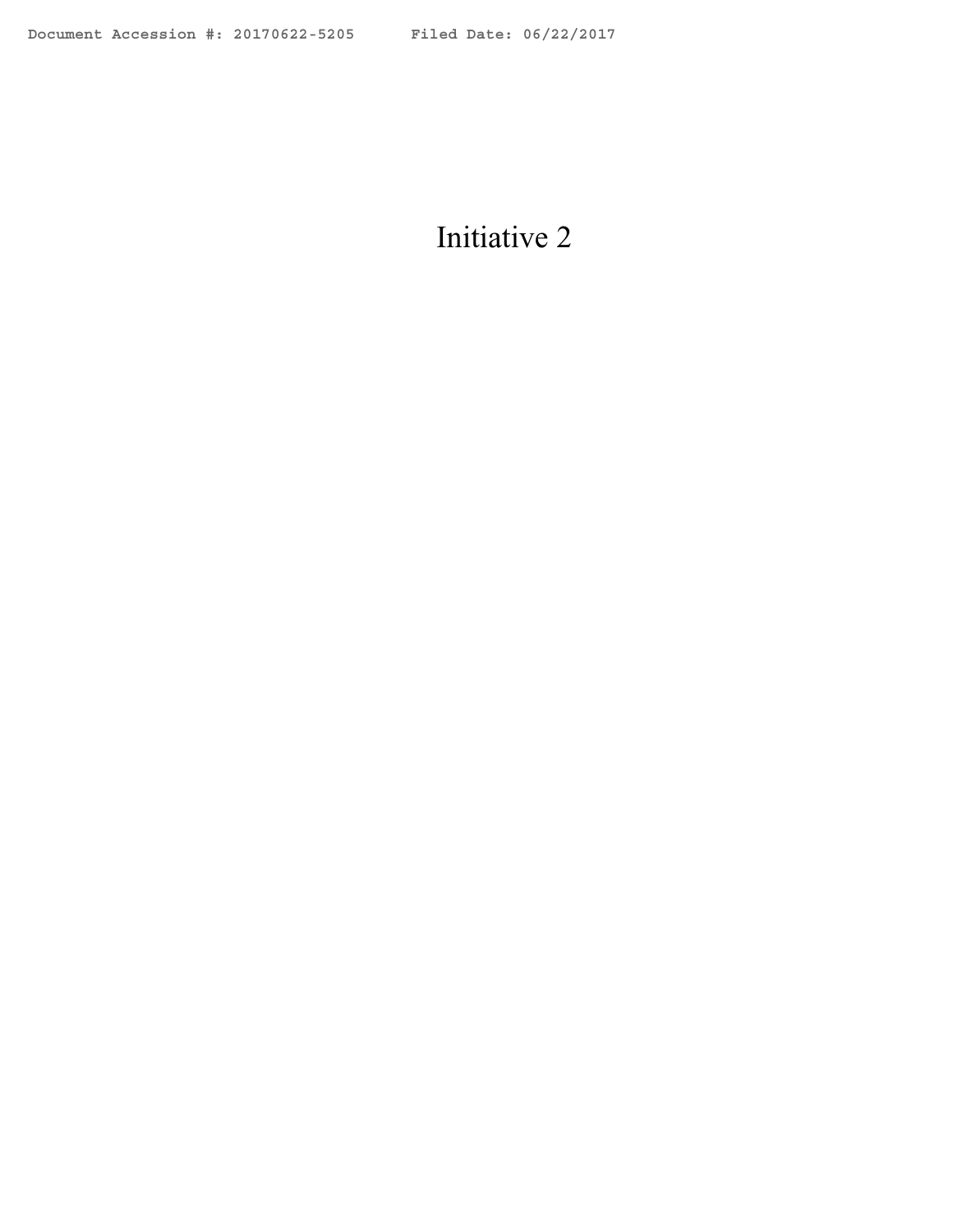

# Capacity Market Repricing Proposal

June 12, 2017

### **Introduction**

PJM is evaluating *how* policy initiatives and market rules can be designed to harness the benefits of competitive markets while meeting state policy goals in the most efficient manner possible.

This working paper details the "accommodate" path, which would address subsidies in the capacity market by administratively adjusting subsidized resource offers to prevent capacity price distortion. This market reform would ensure that out-of-market subsidies do not impact the overall competitiveness of the capacity market, and the efficient entry and exit of resources.

This proposal is being evaluated with other potential solutions as part of the [Capacity Constructs / Public Policy](http://www.pjm.com/committees-and-groups/task-forces/ccppstf.aspx)  [Senior Task Force \(CCPPSTF\).](http://www.pjm.com/committees-and-groups/task-forces/ccppstf.aspx) PJM has released this proposal as a point of discussion due to the urgency of the subsidies issue. PJM expects this proposal will receive consideration in the CCPPSTF in due course. This action is not taken to supplant the stakeholder process. Rather, the CCPPSTF will identify both the characteristics of a wellfunctioning capacity construct as well as potential public policy initiatives states could take regarding resource adequacy, fuel diversity, public and environmental policies. The group will then compare state actions to the current capacity construct to identify areas for change and develop solutions.

## **Two-Stage Capacity Auction**

A two-stage approach to determine cleared commitments and clearing prices in a single capacity auction would address subsidies in a way that:

- Maintains the correct price signal to incent entry and sustain competitive resources necessary to achieve long-term resource adequacy
- Commits only the quantity of capacity necessary in any given delivery year

This proposal is an update to PJM's Potential Alternative Approach to Expanding the Minimum Offer Price Rule to [Existing Resources](http://www.pjm.com/~/media/committees-groups/stakeholder-meetings/grid-2020-focus-on-public-policy-market-efficiency/meeting-materials/20160816-potential-alt-solution-to-the-min-offer-price-rule-for-existing-resources.ashx) proposal from th[e August 2016 Grid 20/20](http://www.pjm.com/committees-and-groups/stakeholder-meetings/symposiums-forums/grid-2020-public-policy-goals-mkt-efficiency.aspx) on public policy and market efficiency. The primary difference in this updated proposal is that the settlement for subsidized resources would be administered by PJM instead of by the state(s) with subsidized resources.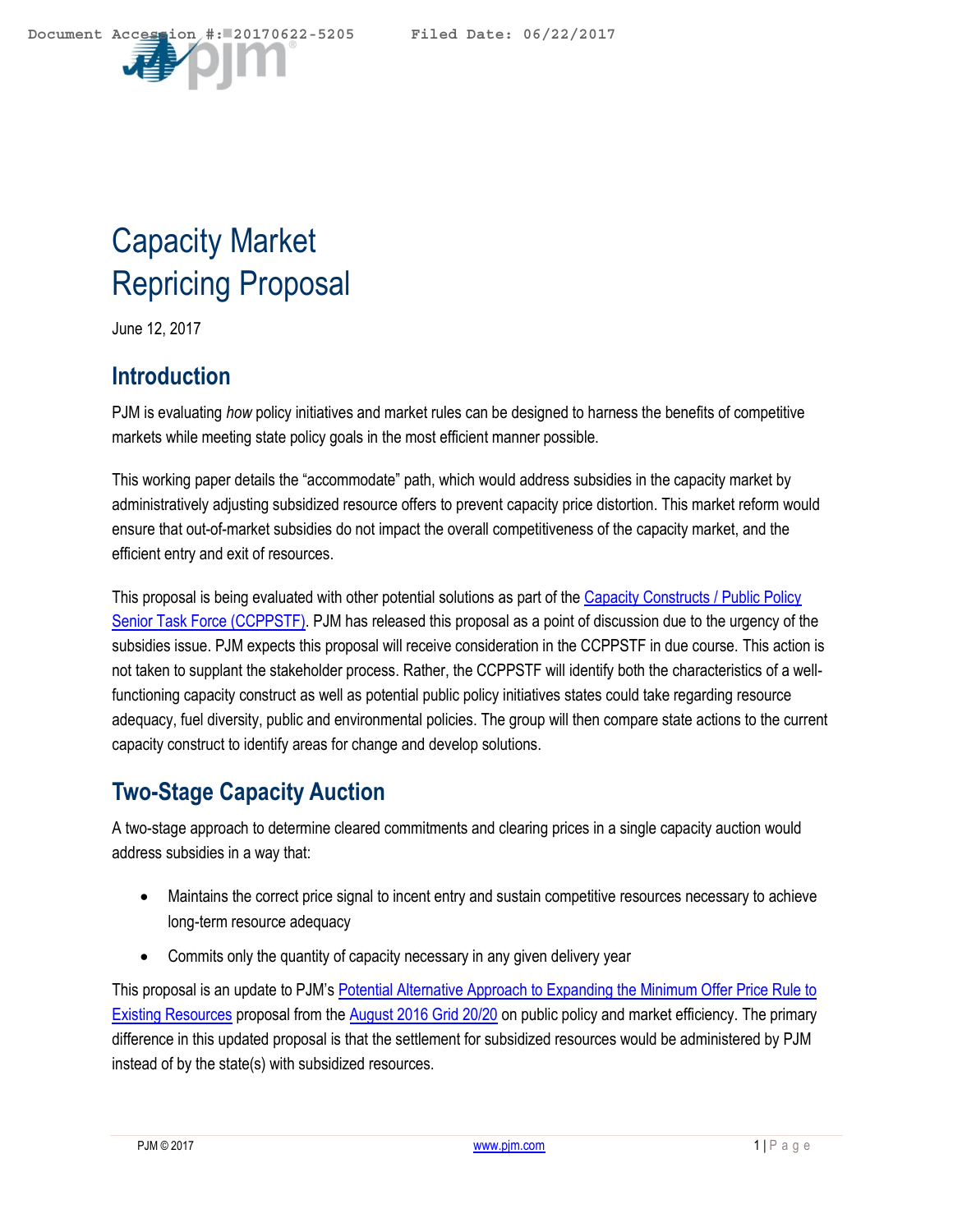In this design, resources would submit one set of offers into a single capacity auction, as they do today. However, the cleared capacity commitments and the clearing prices would be determined in separate stages.

Subsidies that are determined to be actionable by PJM and stakeholders will trigger repricing. More detail on distinguishing between actionable and non-actionable subsidies is included in following sections.

Resources with actionable subsidies that clear the first stage of the auction would be relied on as capacity resources as they are today and subject to the same reliability obligations. Capacity market offers of subsidized resources will be administratively adjusted in the second, price-setting stage of the auction to prevent distortion of the capacity price.

### *Stage 1: Determination of Cleared Capacity*

- Subsidized units that trigger repricing could offer into the auction as they do today, subject to PJM rules.
- Clearing this auction would determine those resources that ultimately would receive a capacity commitment, and establish a "suppressed capacity price."



**Figure 1. First Stage of Auction, Cleared Capacity Determined** 

### *Stage 2: Determination of Clearing Price*

PJM would recalculate prices in the auction by:

- Removing offers submitted by subsidized units from the price formation and settlement process, and
- Replacing those offers with reference price offers<sup>1</sup> reflecting what would be a competitive offer from a unit of that type and vintage
- Although units with offers below the restated capacity price but above the suppressed capacity price would appear infra-marginal, they would not receive a capacity commitment because they did not clear in the first stage.

<sup>1</sup> The reference price for resources with actionable subsidies would be a technology-based, locational approximation for each resource's going forward costs, similar to the default Avoidable Cost Rates currently in the PJM Tariff.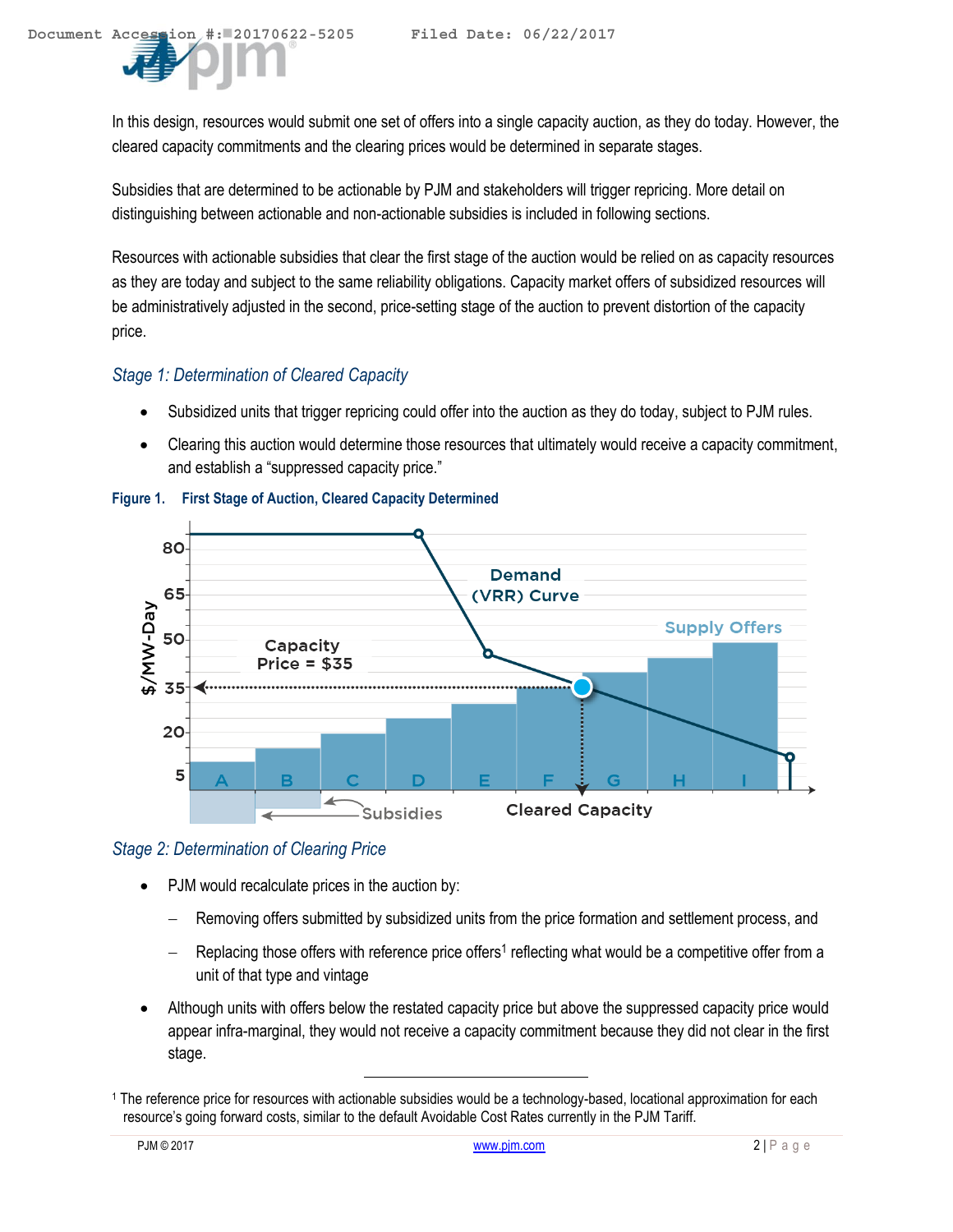

#### **Figure 2. Second Stage of Auction, Capacity Price Determined**

### *Settlement*

PJM would credit all cleared capacity resources and charge all demand the restated capacity price unless the state(s) with subsidized resources direct PJM to pay those resources less than the restated capacity price. The discount from reducing a subsidized unit's capacity credit at the state's request would be applied to load as indicated by that state. This gives states the option to determine how much customers are paying for subsidized resources through the capacity market since the resources are already receiving an out-of-market payment. [Figure 3](#page-3-0) provides an example of this concept.

#### <span id="page-3-0"></span>**Figure 3. Settlement Example**

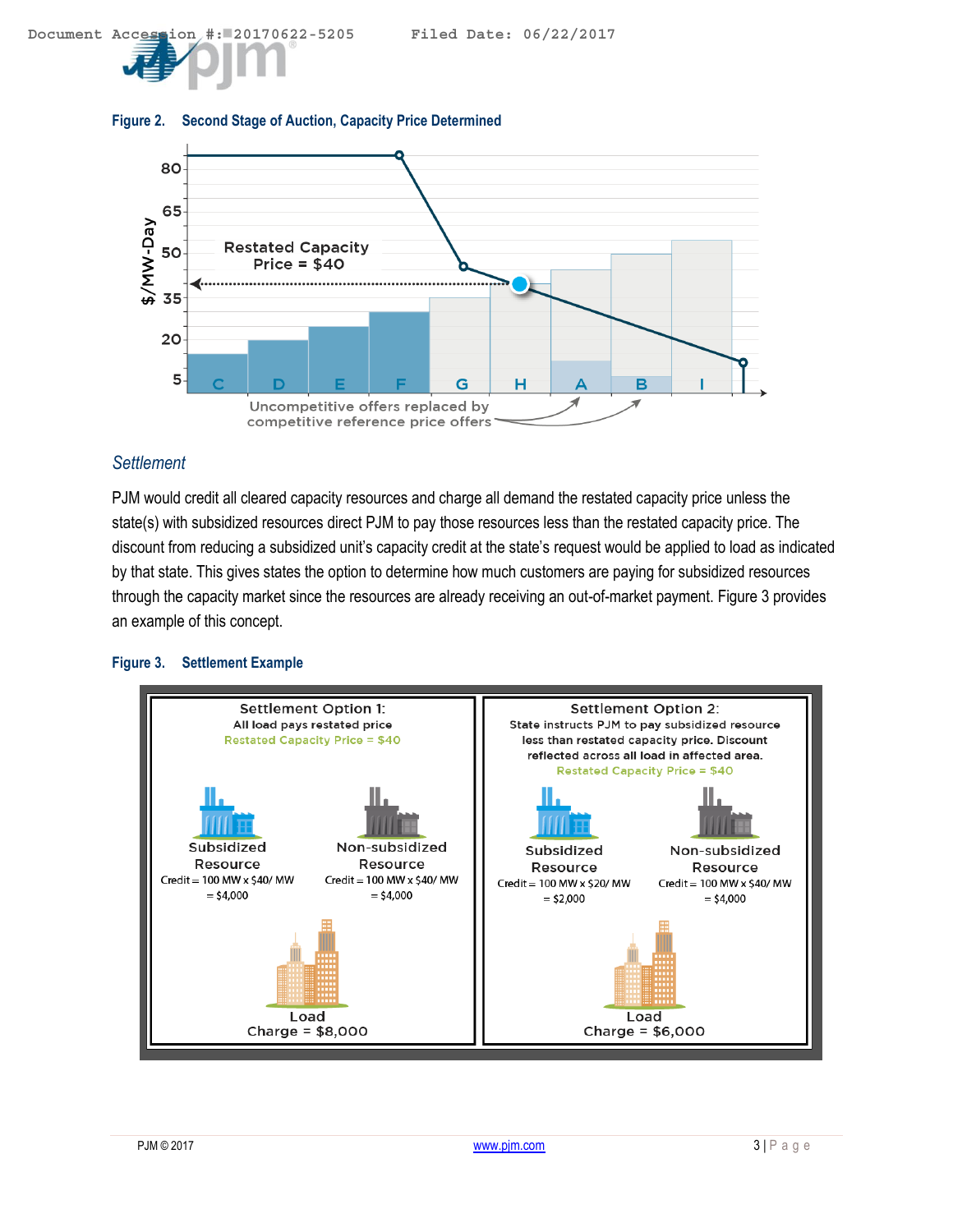## **Subsidies**

The question of how to best preserve price integrity in the PJM capacity market in the face of selective, out-of-market subsidies presents, in theory, three broad options:

- 1. Take action to address all subsidies, recognizing that all subsidies interfere with a theoretically perfect operation of the market
- 2. Take no action against any subsidy, recognizing the ubiquity of subsidies and the difficulty in justifying distinction between "actionable" and "non-actionable" subsidies
- 3. Develop criteria or principles that identify subsidies that warrant action based on design or impact, and leave all other subsidies unaddressed

PJM recommends the third approach. The Capacity Market Repricing Proposal distinguishes actionable from nonactionable subsidies. Before examining the approach and rationale used to distinguish actionable from nonactionable subsidies, important preliminary observations should be noted.

First, any action to mitigate subsidies (*i.e.,* PJM's Minimum Offer Price Rule) or to accommodate subsidies (*e.g.,* the repricing proposal discussed here) requires identifying a class of actionable subsidies. The existing MOPR already adopts the third approach by distinguishing between subsidies subject to mitigation (a minimum offer) and those that are ignored. However:

- PJM believes that distinguishing between subsidies would be less controversial and impactful to the market sellers under the repricing proposal because the consequence of that distinction does not fall directly on the subsidized resource. Under the proposed repricing rule, the subsidized resource can freely decide on its capacity market offer. This is not the case under MOPR.
- The repricing rule imposes no added risk on the resource failing to clear the auction or failing to receive a capacity commitment. Thus, the affected locational deliverability area (LDA) does not face the potential of "double procuring" capacity under the repricing rule as it does under MOPR.
- Because the consequence of identifying a resource for repricing under the proposal is limited to forming the clearing price in the RPM auction that is paid to all unsubsidized resources, PJM believes the subsidized resources can be repriced according to a reference price<sup>2</sup> as opposed to a unit-specific cost analysis.

Second, application of the Capacity Market Repricing Proposal is limited only to those jurisdictions that have elected to rely on the PJM markets to manage resource adequacy (states that have by law or regulation unbundled public utility operations). Similarly, the repricing rule is not intended to apply within a Fixed Resource Requirement service area. Finally, existing tariff exemptions in the minimum offer pricing framework (such as the self-supply rules) would be adopted so as to limit applicability of the repricing rule.

<sup>&</sup>lt;sup>2</sup> The reference price for resources with actionable subsidies would be a technology-based, locational approximation for each resource's going forward costs, similar to the default Avoidable Cost Rates currently in the PJM Tariff.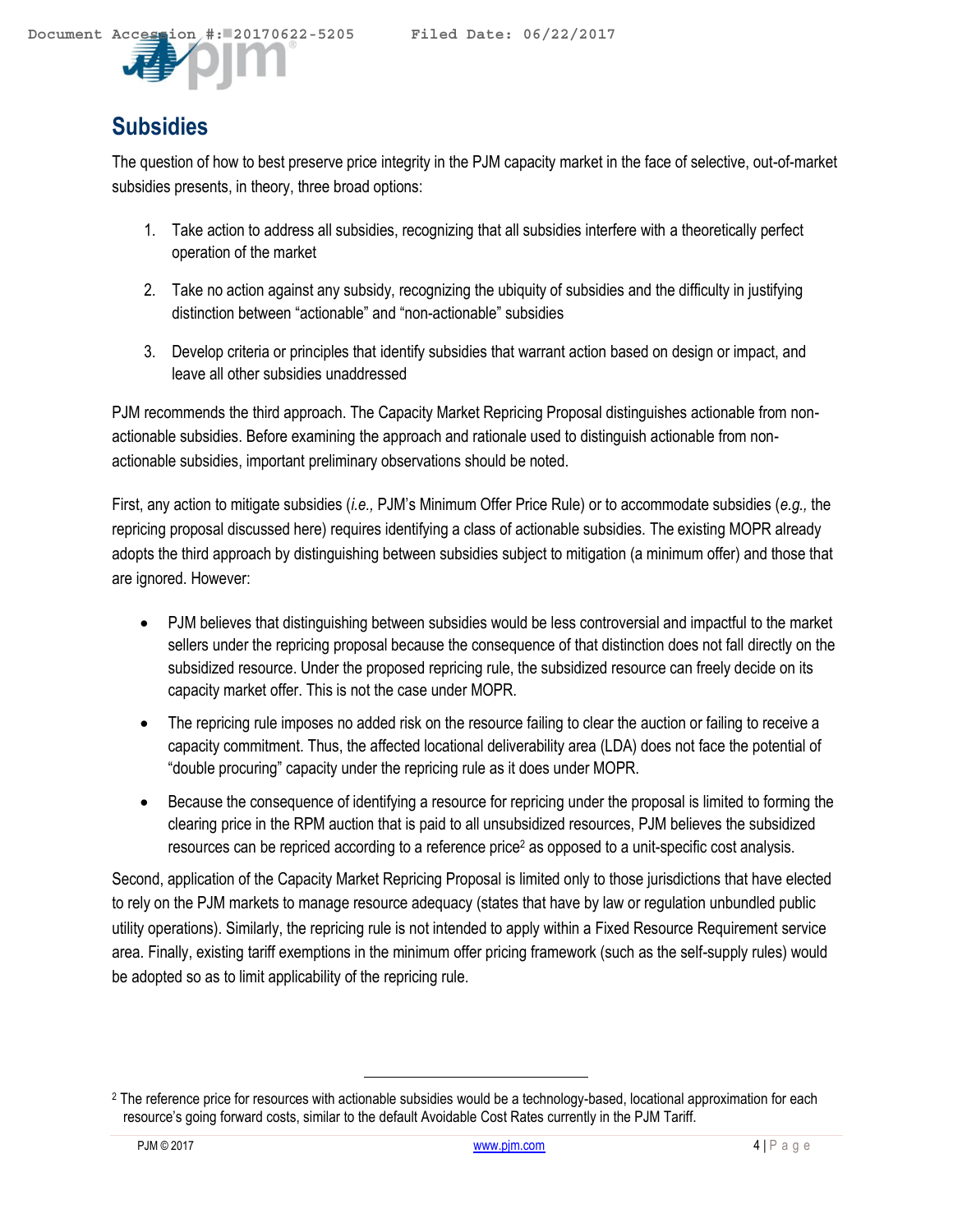

# **Criteria to Identify Actionable Subsidies: When Would Repricing Be Triggered?**

The decision tree in [Figure 4](#page-6-0) describes the criteria PJM would apply to identify subsidies that would trigger repricing under this proposal. If a subsidy is identified as "actionable," the associated resource's competitive offer will be administratively adjusted in the second, price-setting stage of the auction to prevent distortion of the capacity price. All resources that are subject to repricing will still receive capacity commitments and are still subject to the same stringent reliability obligations.

The exercise of distinguishing actionable subsidies from non-actionable subsidies is one of judgment – guided more by practicality and less by pure principle. Although identifying a subsidy as actionable under the proposal is not, as described, as consequential and problematic for the market seller as under MOPR, PJM would prefer to maximize the number of actual competitive offers on the supply curve and minimize repricing subsidized units with administratively set reference price offers.

Accordingly, the repricing triggers set forth in this proposal reflect a judgment on materiality and recognition that the capacity market can tolerate, and has tolerated for a decade, some modest level of distortion from programs that selectively advance certain resources, whether by design or consequence. PJM's Capacity Market Repricing Proposal is intended to operate by ignoring subsidies that have only a minor or theoretical impact on capacity price outcomes.

The PJM proposal adopts repricing triggers informed by the analysis and reasoning of the federal courts, including the Supreme Court in the *Hughes* case. The Capacity Market Repricing Proposal is designed to ignore "generic" subsidies, such as incentives and tax breaks that support economic development generally. Programs that selectively target the advancement of a particular resource while excluding other similarly situated resources would be subject to repricing under the proposal.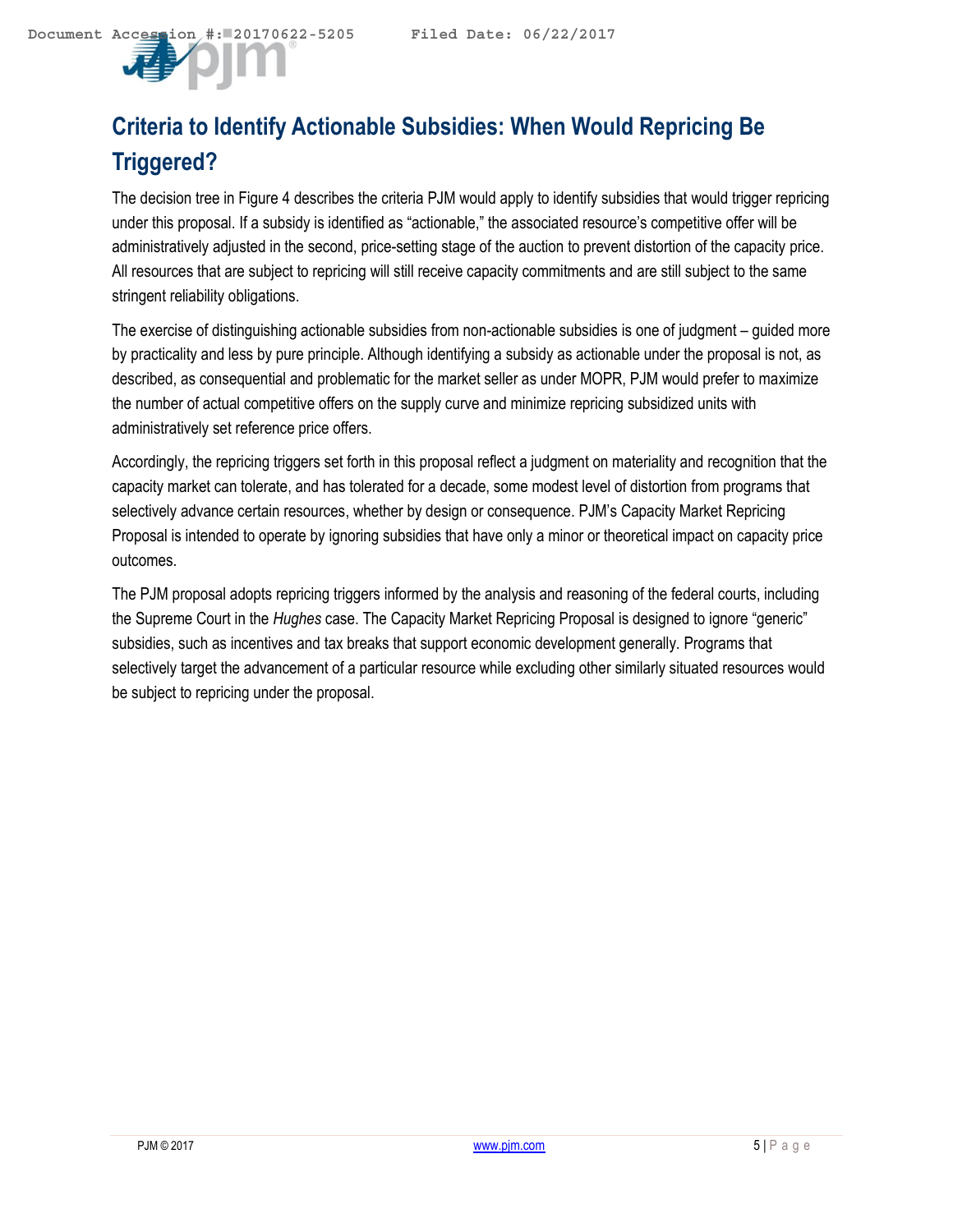**Document Accession #: 20170622-5205 Filed Date: 06/22/2017**

<span id="page-6-0"></span>



\* Application and implementation issues associated with this proposal as applied to renewable portfolio standards is a matter which should be the subject of further discussion in the stakeholder process.